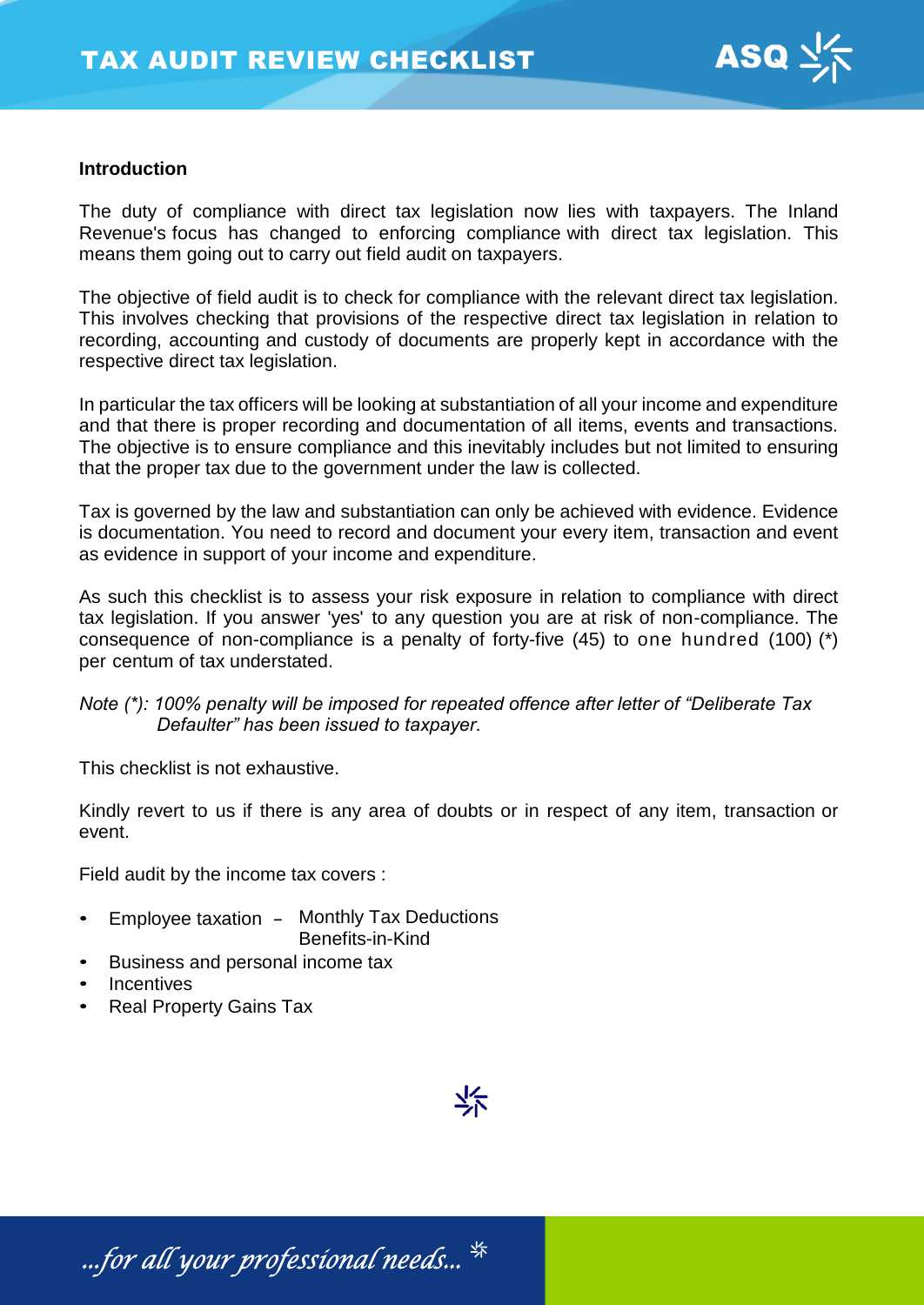

**Instruction :** Please complete the following questions by indicating a '✓' in the relevant column.

| <b>Tax Audit Review Checklist</b> |                                                                                                                                                                                                                                                                                                                                                       |            |           |     |  |  |
|-----------------------------------|-------------------------------------------------------------------------------------------------------------------------------------------------------------------------------------------------------------------------------------------------------------------------------------------------------------------------------------------------------|------------|-----------|-----|--|--|
| No.                               | <b>Subject matter</b>                                                                                                                                                                                                                                                                                                                                 | <b>Yes</b> | <b>No</b> | N/A |  |  |
| 1                                 | Do you employ staff, including directors and/ make payments to individuals?<br>Are payments (emoluments) made without contract of employment and/or service<br>agreements or engagements                                                                                                                                                              |            |           |     |  |  |
| $\overline{2}$                    | Would you have difficulty to explain and provide answers to tax officers about your<br>supply and value chain, your documentation system and your business model and<br>processes?<br>You must have a key-person or yourself who is able to communicate and explain<br>effectively and offer explanation where discrepancies or inconsistency arises. |            |           |     |  |  |
| 3                                 | Are you dependent on others for the accounting of every item, transaction and<br>event?                                                                                                                                                                                                                                                               |            |           |     |  |  |
| 4                                 | Will there be a possibility of your bookkeeper and accountant failing you?                                                                                                                                                                                                                                                                            |            |           |     |  |  |
| 5                                 | Could your internal control fail you?<br>If you do not have an internal control system you are at risk.                                                                                                                                                                                                                                               |            |           |     |  |  |
| 6                                 | Are some of your transactions in cash?<br>(e.g. payment to suppliers by cash, cash sales, receipt from debtors by cash, etc.)                                                                                                                                                                                                                         |            |           |     |  |  |
| $\overline{7}$                    | Do you have year-end adjustments?                                                                                                                                                                                                                                                                                                                     |            |           |     |  |  |
| 8                                 | Is some of your documentation not pre-numbered?                                                                                                                                                                                                                                                                                                       |            |           |     |  |  |
| 9                                 | Would you have difficulty in capturing all data, filing and retrieving them when<br>needed?                                                                                                                                                                                                                                                           |            |           |     |  |  |
| 10                                | Do you issue debit notes and credit notes?                                                                                                                                                                                                                                                                                                            |            |           |     |  |  |
| 11                                | Do you have directors account?                                                                                                                                                                                                                                                                                                                        |            |           |     |  |  |
| 12                                | Do the directors or any third parties make payment of expenses on behalf of<br>the company and claim later?                                                                                                                                                                                                                                           |            |           |     |  |  |
| 13                                | Do you (the directors and shareholders) enjoy personal benefits in<br>the performance of company's duties or provided with personal benefits?                                                                                                                                                                                                         |            |           |     |  |  |
| 14                                | Do you use company funds to pay for private expenditure?                                                                                                                                                                                                                                                                                              |            |           |     |  |  |
| 15                                | Do you have interested party and or related party transactions?<br>The law requires you to prepare contemporaneous transfer pricing documents<br>in support of all interested party and or related party transactions.                                                                                                                                |            |           |     |  |  |
| 16                                | Do you use estimation and provisions in your accounting?                                                                                                                                                                                                                                                                                              |            |           |     |  |  |
| 17                                | Do you have accruals?                                                                                                                                                                                                                                                                                                                                 |            |           |     |  |  |
| 18                                | Is there a possibility that your suppliers and buyers may be fictitious?                                                                                                                                                                                                                                                                              |            |           |     |  |  |
| 19                                | Do you have long outstanding creditors balance (>12 months)?                                                                                                                                                                                                                                                                                          |            |           |     |  |  |
| 20                                | Do you have inactive (non-moving) receivables or payables?                                                                                                                                                                                                                                                                                            |            |           |     |  |  |

...for all your professional needs...  $^{\frac{4}{35}}$